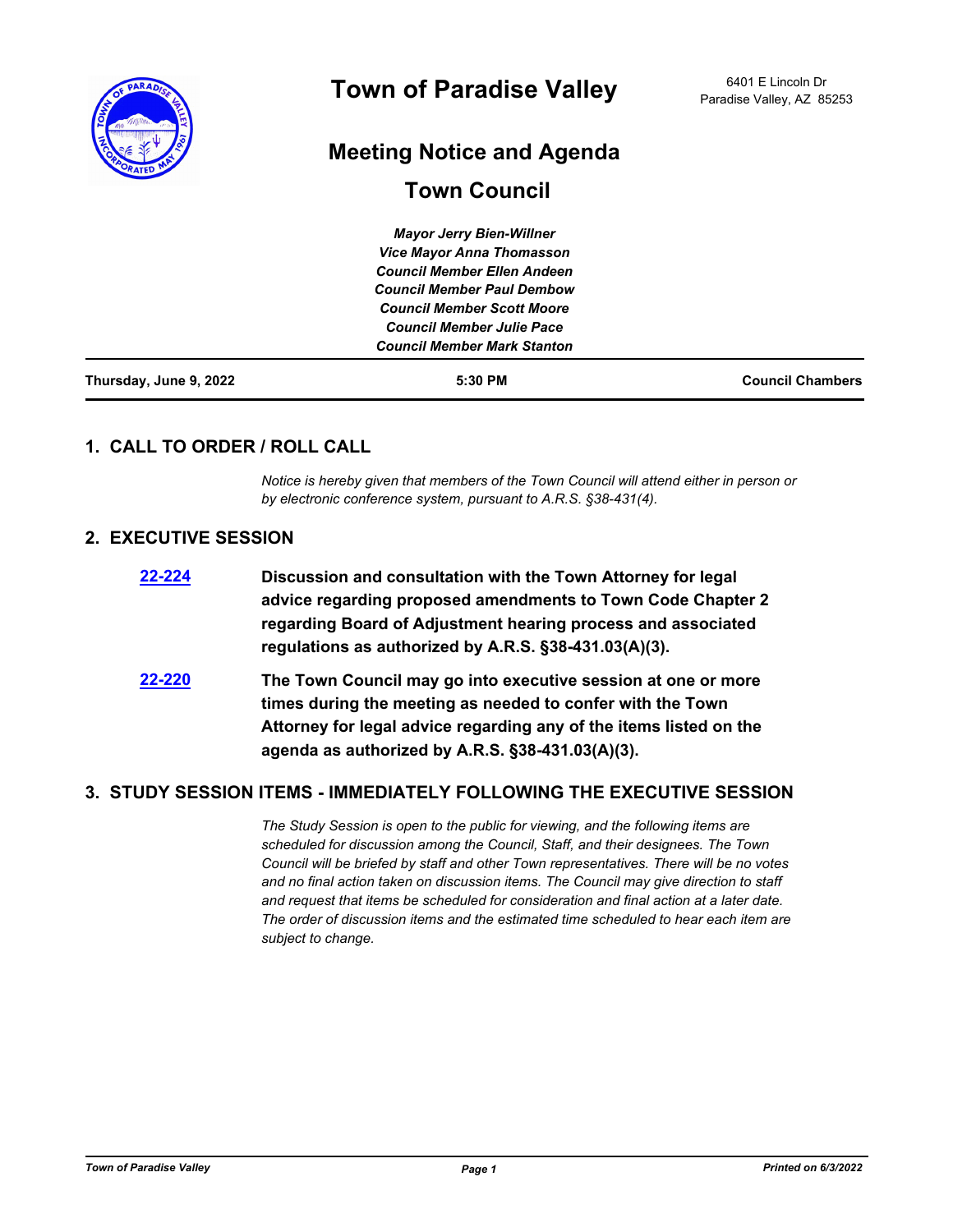| 22-240                | Discussion of Ordinance 2022-05 and Resolution 2022-12 Related<br>to the Board of Adjustment<br><b>15 Minutes</b> |
|-----------------------|-------------------------------------------------------------------------------------------------------------------|
| <b>Staff Contact:</b> | Andrew McGuire, (602) 257-7664                                                                                    |
| <b>Attachments:</b>   | A. Staff Report                                                                                                   |
|                       | <b>B. PowerPoint Presentation</b>                                                                                 |
|                       | C. Ordinance No. 2022-05 (003)                                                                                    |
|                       | D. June 2022 Town Code Amendments Related to the Board of Adjustment                                              |
|                       | E. Resolution 2022-12                                                                                             |
|                       | F. Redline of Changes to Section 2-5-3                                                                            |
|                       | G. 1- Board of Adjustment Rules of Procedure                                                                      |
|                       | G. 2- B of A Code of Conduct 5272022 (004)                                                                        |
|                       | G. 3 - Board of Adjustment Script 5272022                                                                         |

## **4. BREAK**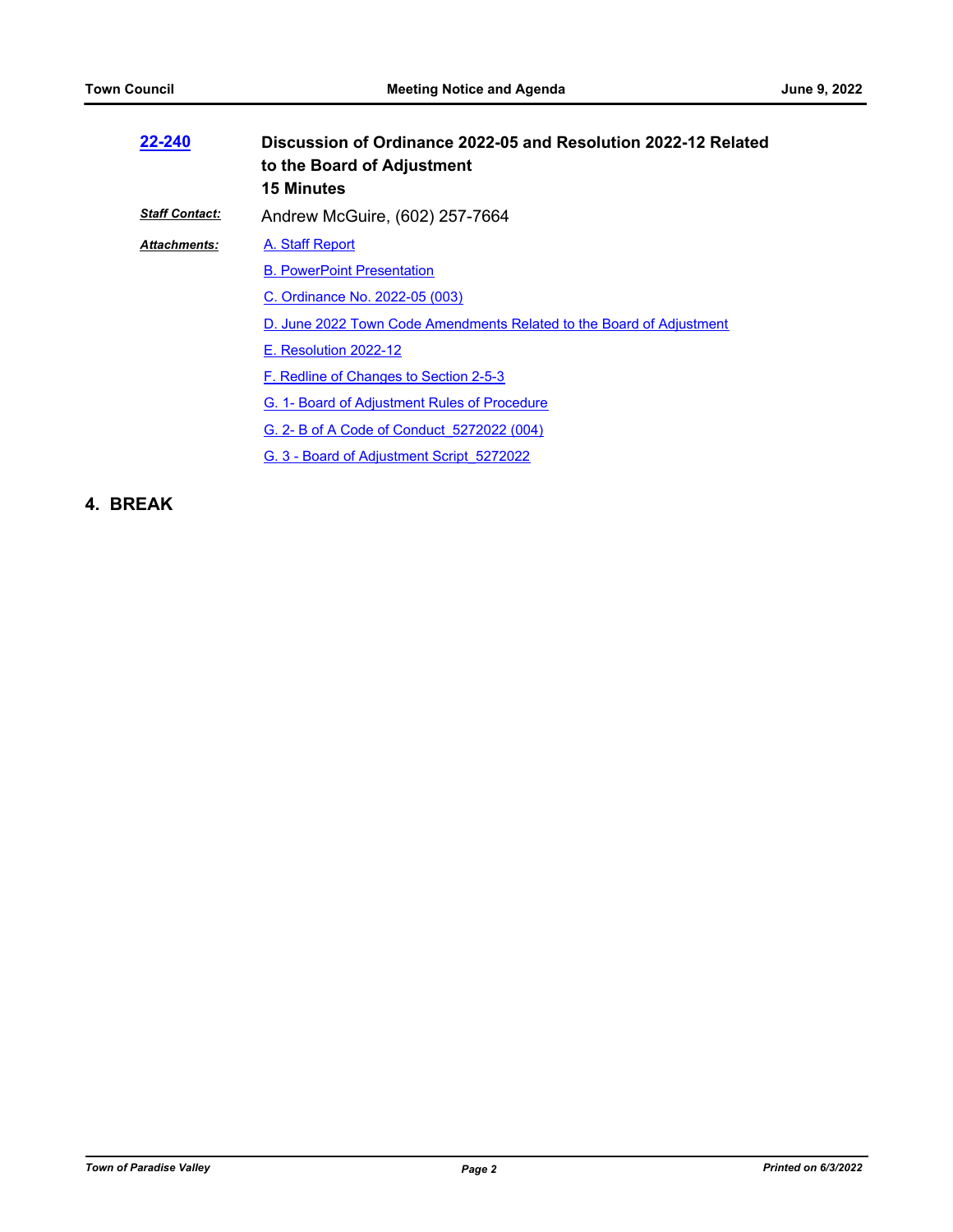## **5. RECONVENE FOR REGULAR MEETING AT APPROXIMATELY 6:00 PM OR IMMEDIATELY FOLLOWING THE STUDY SESSION**

- **6. ROLL CALL**
- **7. PLEDGE OF ALLEGIANCE\***

#### **8. PRESENTATIONS\***

| 22-212                | Recognize August 2022 as Drowning Impact Awareness Month in<br><b>Paradise Valley</b> |
|-----------------------|---------------------------------------------------------------------------------------|
| Recommendation:       | Recognize August 2022 as Drowning Impact Awareness Month in Paradise<br>Valley.       |
| <b>Staff Contact:</b> | Peter Wingert, 480 948-7410                                                           |
| <b>Attachments:</b>   | <b>Staff Report</b>                                                                   |
|                       | <b>Proclamation</b>                                                                   |

## **9. CALL TO THE PUBLIC**

*Citizens may address the Council on any matter not on the agenda or any item on the Study Session (Section 3 on the agenda). In conformance with Open Meeting Laws, Council may not discuss or take action on this matter at this Council meeting, but may respond to criticism, ask that staff review a matter raised, or ask that it be placed on a future agenda. Those making comments shall limit their remarks to three (3) minutes. Please fill out a Speaker Request form prior to addressing the Council.*

#### **10. CONSENT AGENDA**

*All items on the Consent Agenda are considered by the Town Council to be routine and will be enacted by a single motion. There will be no separate discussion of these items. If a member of the Council or public desires discussion on any item it will be removed from the Consent Agenda and considered separately. Please fill out a Speaker Request form prior to the start of the meeting and indicate which item you would like to address.*

- **[22-221](http://paradisevalleyaz.legistar.com/gateway.aspx?m=l&id=/matter.aspx?key=4319) Minutes of Town Council Meeting May 26, 2022**
- *Attachments:* [Town Council Minutes May 26 2022](http://paradisevalleyaz.legistar.com/gateway.aspx?M=F&ID=814dce06-15ac-4bb3-8d07-494170b1b602.pdf)
- **Acceptance of Donations to the Town of Paradise Valley for Fiscal Year 2022 [22-225](http://paradisevalleyaz.legistar.com/gateway.aspx?m=l&id=/matter.aspx?key=4323)**

Recommendation: Accept donations to the Town received in Fiscal Year 2022.

Chief Peter Wingert, 480 948-7410 *Staff Contact:*

[A. Staff Report](http://paradisevalleyaz.legistar.com/gateway.aspx?M=F&ID=057f2733-abb4-46c5-b937-39ef228c98f8.docx) *Attachments:*

[B. FY22 - Donation Report](http://paradisevalleyaz.legistar.com/gateway.aspx?M=F&ID=0cbc3aa8-cf33-4300-9356-1380e68146c4.pdf)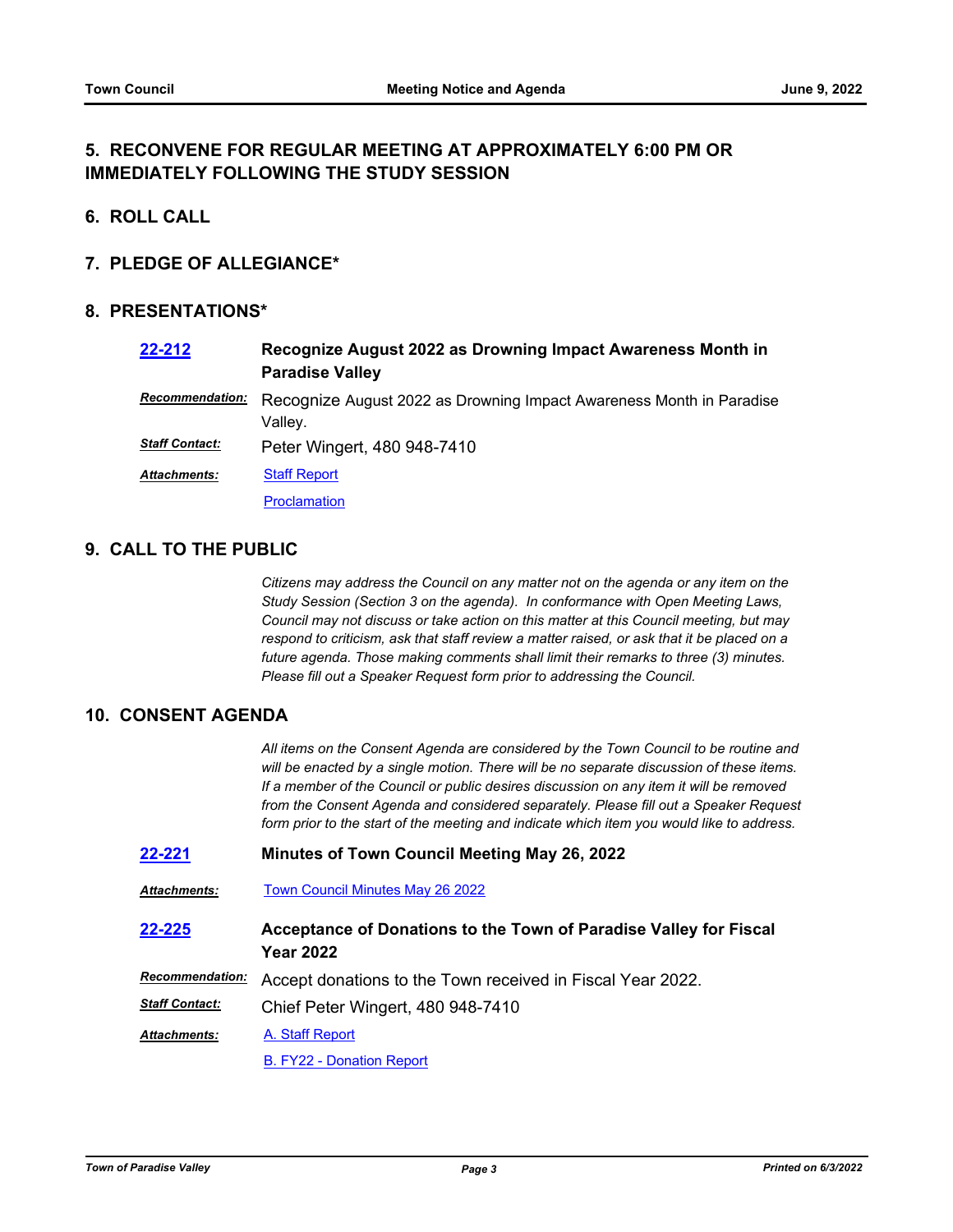| 22-233                 | Discussion and Possible Action to Approve a Contract with                                                                                                                               |
|------------------------|-----------------------------------------------------------------------------------------------------------------------------------------------------------------------------------------|
|                        | Kimley-Horn and Associates for the Design of the Miscellaneous<br><b>Street Repairs (Various Locations).</b>                                                                            |
| Recommendation:        | Approve contract CON-23-001-ENG and authorize the Town Manager to<br>execute contract in the amount not to exceed \$134,200, and waive the<br>14-day wait period to sign the agreement. |
| <b>Staff Contact:</b>  | Jason Harris, 480-348-3622                                                                                                                                                              |
| Attachments:           | <b>Attachment A Staff Report.pdf</b>                                                                                                                                                    |
|                        | Attachment B Contract CON-23-001-ENG Misc Street Repairs.pdf                                                                                                                            |
|                        | Attachment C CIP 2023-01 Misc Street Repairs                                                                                                                                            |
| 22-234                 | Discussion and Potential Action to Approve a Contract with                                                                                                                              |
|                        | <b>Continental Flooring Company for the Town Hall Carpet</b><br>Replacement.                                                                                                            |
| <b>Recommendation:</b> | Approve contract CON-23-002-ENG and authorize the Town Manager to<br>execute in the amount not to exceed \$65,000 and to waive the 14-day wait<br>period to sign the agreement.         |
| <b>Staff Contact:</b>  | Jason Harris, 480-348-3622                                                                                                                                                              |
| Attachments:           | <b>Attachment A Staff Report.pdf</b>                                                                                                                                                    |
|                        | Attachment B Contract CON-23-002-ENG.pdf                                                                                                                                                |
| 22-235                 | Discussion and Possible Action to Approve a Contract with                                                                                                                               |
|                        | <b>Educational Furnishings of Arizona for the Town Hall Optimization</b><br><b>Phase II Project</b>                                                                                     |
| Recommendation:        | Approve contract CON-23-003-ENG and authorize the Town Manager to<br>execute in the amount not to exceed \$75,000 and to waive the 14-day wait<br>period to sign the agreement          |
| <b>Staff Contact:</b>  | Jason Harris, 480-348-3622                                                                                                                                                              |
| <b>Attachments:</b>    | A. Staff Report                                                                                                                                                                         |
|                        | Attachment B Contract CON-23-003-ENG                                                                                                                                                    |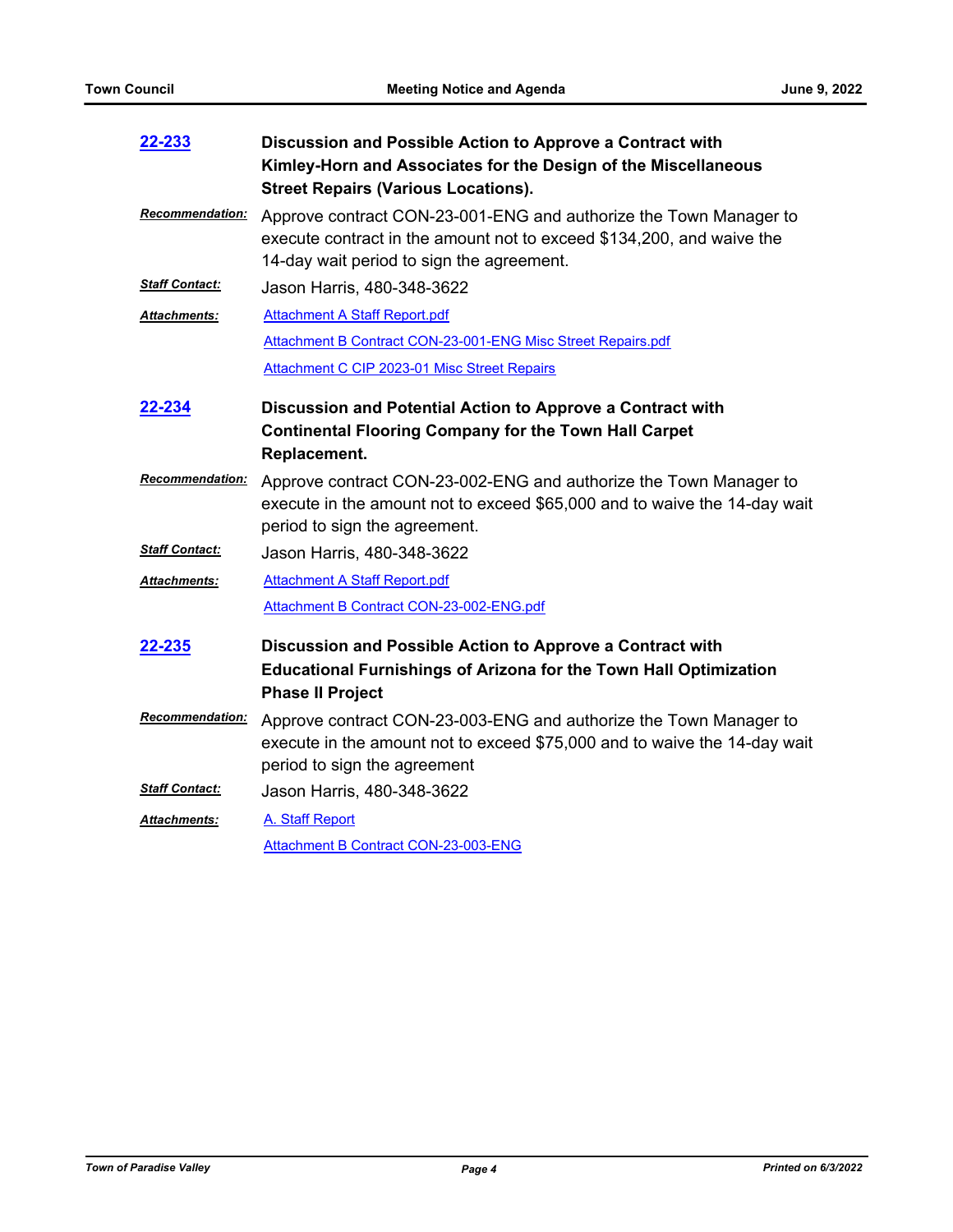| 22-232                 | Discussion and Possible Action to Adopt Resolution 2022-14<br>Authorizing the Town to Enter into Intergovernmental Agreement<br>with the Flood Control District of Maricopa County for the Design<br>and Construction of the Mockingbird Lane Drainage Improvements<br>from 56th Street to Invergordon Road.                                                                                     |
|------------------------|--------------------------------------------------------------------------------------------------------------------------------------------------------------------------------------------------------------------------------------------------------------------------------------------------------------------------------------------------------------------------------------------------|
| <b>Recommendation:</b> | Adopt Resolution 2022-14 authorizing the Town Manager to enter into<br>Intergovernmental Agreement (IGA) with the Flood Control District of<br>Maricopa County for the Design, Rights-Of-Way Acquisition, Utility<br>Relocations, Construction, Construction Management, and Operation and<br>Maintenance of the Mockingbird Lane Drainage Improvements from 56th<br>Street to Invergordon Road. |
| <b>Staff Contact:</b>  | Jason Harris, 480-348-3622                                                                                                                                                                                                                                                                                                                                                                       |
| Attachments:           | <b>Attachment A. Staff Report</b>                                                                                                                                                                                                                                                                                                                                                                |
|                        | Attachment B. RES 2022-14 - Authorizing IGA with MCFCD for Mockingbird Ln                                                                                                                                                                                                                                                                                                                        |
|                        | Attachment C. CIP 2021-12 Mockingbird Lane Drainage Improvements 56th to I                                                                                                                                                                                                                                                                                                                       |
| 22-228                 | Discussion and Possible Action to Adopt Resolution 2022-15<br>Adopting the Annual Public Safety Personnel Retirement System<br>(PSPRS) Pension Funding Policy for Fiscal Year 2023                                                                                                                                                                                                               |
| <b>Recommendation:</b> | Adopt Resolution 2022-15 setting for the FY 2023 Pension Funding Policy.                                                                                                                                                                                                                                                                                                                         |
| <b>Staff Contact:</b>  | Lindsey Duncan, 480.348.3696                                                                                                                                                                                                                                                                                                                                                                     |
| Attachments:           | A. Staff Report Pension Funding Policy                                                                                                                                                                                                                                                                                                                                                           |
|                        | B. Resolution 2022-15 - Adopting PSPRS Pension Funding Policy 2022                                                                                                                                                                                                                                                                                                                               |
| 22-227                 | Discussion and Possible Action to Adopt Resolution 2022-16<br>Designating the Chief Fiscal Officer as the Town's Filing Agent for<br>the Annual Expenditure Limitation Report (AELR) for Fiscal Year<br>2022 and Fiscal Year 2023                                                                                                                                                                |
| <b>Recommendation:</b> | Adopt Resolution 2022-16 designating the CFO for the Submission of the<br>Annual Expenditure Limitation Report for Fiscal Year 2022 and Fiscal Year<br>2023.                                                                                                                                                                                                                                     |
| <b>Staff Contact:</b>  | Lindsey Duncan, 480.348.3696                                                                                                                                                                                                                                                                                                                                                                     |
| Attachments:           | A. Staff Report CFO AELR                                                                                                                                                                                                                                                                                                                                                                         |
|                        | B. Resolution 2022-16 - Designating CFO for ELR purposes                                                                                                                                                                                                                                                                                                                                         |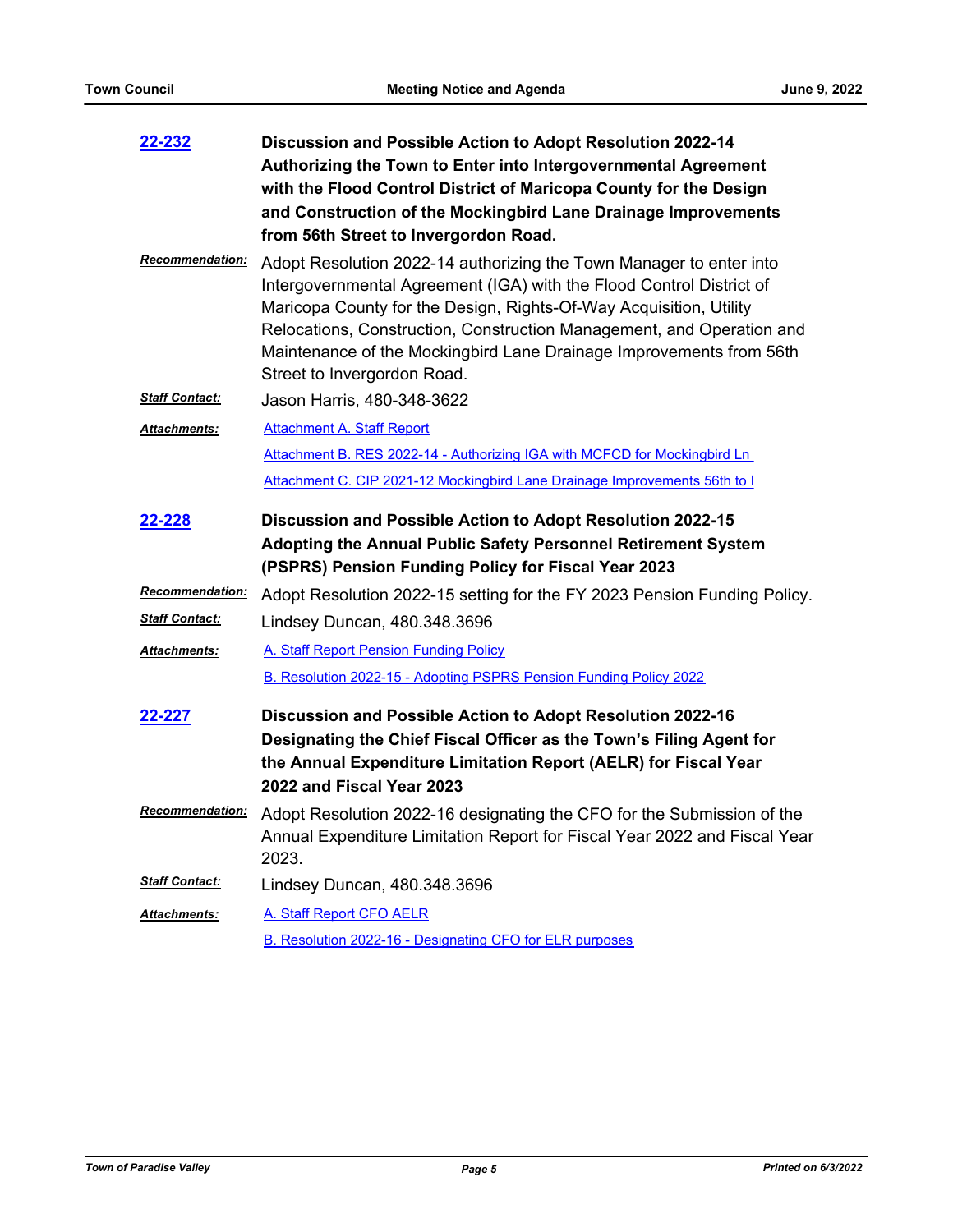| 22-241                  | Discussion and Possible Action to Adopt Resolution 2022-17<br>Amending the Fiscal Year 2022 Budget which Ends June 30, 2022                                                                                                                                                     |
|-------------------------|---------------------------------------------------------------------------------------------------------------------------------------------------------------------------------------------------------------------------------------------------------------------------------|
| <u> Recommendation:</u> | Adopt Resolution 2022-17                                                                                                                                                                                                                                                        |
| <b>Staff Contact:</b>   | Lindsey Duncan, 480.348.3696                                                                                                                                                                                                                                                    |
| <b>Attachments:</b>     | A. Staff Report FY2022 Budget Amendments                                                                                                                                                                                                                                        |
| 22-230                  | B. Resolution 2022-17 - FY 2022 Budget Amendments<br>Discussion and Possible Action to Approve the Intergovernmental<br>Agreement between the Town of Paradise Valley and the City of<br>Tempe for the Continued Operation of the East Valley Regional<br><b>Veterans Court</b> |
| Recommendation:         | Approve the Intergovernmental Agreement with the City of Tempe allowing<br>Town of Paradise Valley to participate in the Maricopa County East Valley<br>Regional Veterans Court.                                                                                                |
| <b>Staff Contact:</b>   | Jeanette Wiesenhofer, 480.404.7020                                                                                                                                                                                                                                              |
| <b>Attachments:</b>     | A. Staff Report                                                                                                                                                                                                                                                                 |
|                         | <b>B. IGA East Valley Regional Veterans Court 2022</b>                                                                                                                                                                                                                          |
|                         | C. IGA Exhibit A                                                                                                                                                                                                                                                                |
| 22-237                  | Approval of Amendment to the Town Manager's Employment<br><b>Contract</b>                                                                                                                                                                                                       |
| Recommendation:         | Authorize the Mayor to execute Amendment Four to the Town Manager's<br>Employment Agreement, CON-19-063-TMG-A4, and waive the 14-day<br>contract execution wait period.                                                                                                         |
| <b>Staff Contact:</b>   | Andrew J. McGuire, 602-257-7664                                                                                                                                                                                                                                                 |
| <b>Attachments:</b>     | A. Staff Report - Town Manager Employment Agt. Amendment 4 (6.3.22)                                                                                                                                                                                                             |
|                         | B. Agreement - CON-19-063-TMG-A4 to Keimach Employment Agt. (6.2.22)                                                                                                                                                                                                            |
| 22-231                  | Discussion and Possible Action to Cancel the June 23, 2022<br><b>Regular Council Meeting</b>                                                                                                                                                                                    |
| <b>Recommendation:</b>  | Cancel the June 23, 2022 Regular Council Meeting.                                                                                                                                                                                                                               |
| <b>Staff Contact:</b>   | Duncan Miller, 480-348-3610                                                                                                                                                                                                                                                     |
| <b>Attachments:</b>     | Staff Report - Cancel December 16 2021 Meeting                                                                                                                                                                                                                                  |

# **11. PUBLIC HEARINGS**

*The Town Council may hear public comments and take action on any of these items. Citizens may address the Council regarding any or all of these items. Those making comments are limited to three (3) minutes. Speakers may not yield their time to others. Please fill out a Speaker Request form prior to the start of the meeting and indicate which item you would like to address.*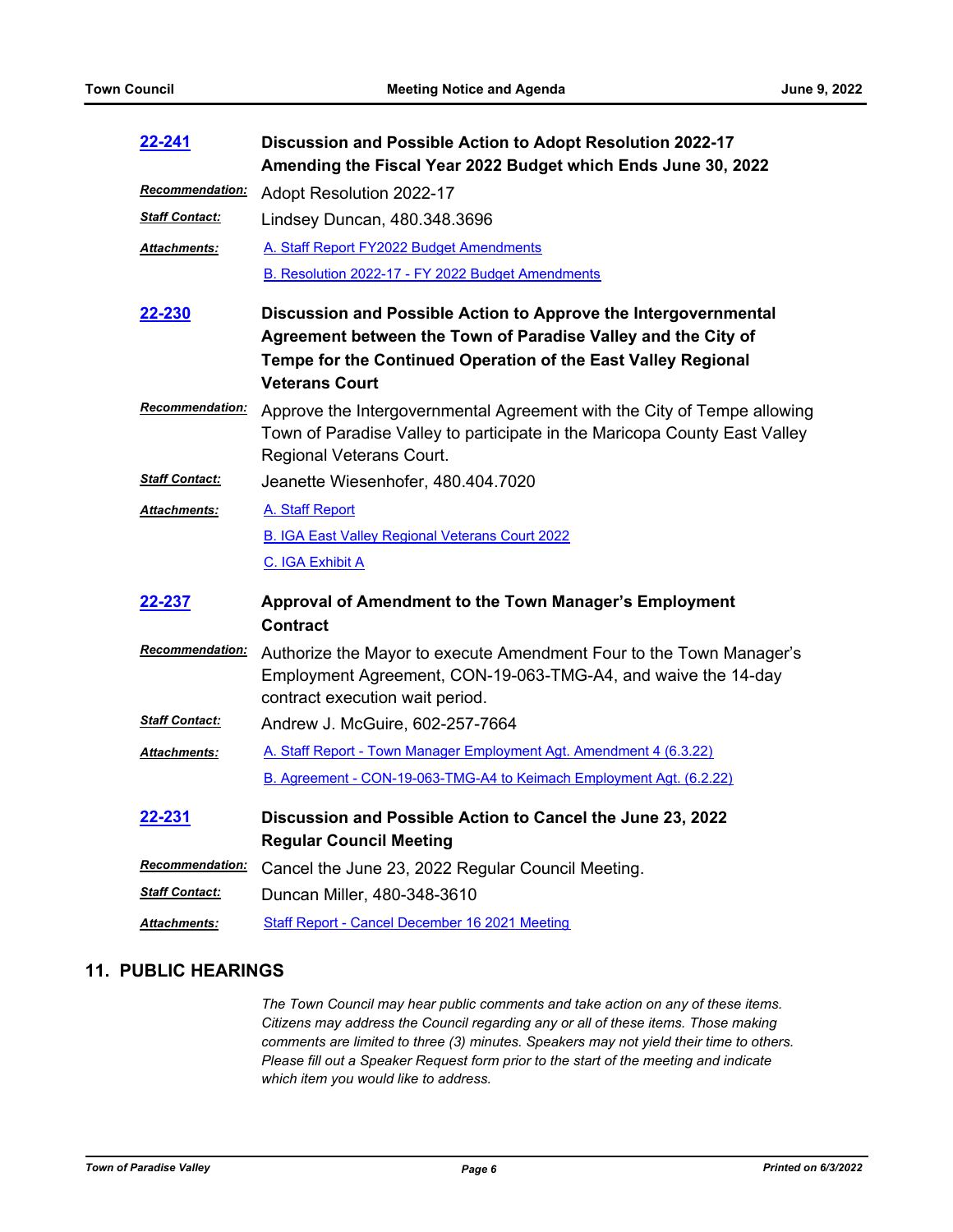| 22-226                 | Discussion and Possible Action to Adopt Ordinance 2022-02, a<br>New Special Use Permit for a Private Roadway Gate on East<br>Cottontail Run Road (5000 E Cottontail Run Rd & 7117 N Tatum<br>Blvd)                                                                                                                         |
|------------------------|----------------------------------------------------------------------------------------------------------------------------------------------------------------------------------------------------------------------------------------------------------------------------------------------------------------------------|
| Recommendation:        | Motion A. Continue Ordinance 2022-02, a new Special Use Permit<br>application for a private roadway gate located on 5000 East Cottontail Run<br>Road and 7117 N Tatum Boulevard (Maricopa County Tax Parcels<br>169-08-044D and 169-08-044J) to September 8, 2022.                                                         |
|                        | <b>Or</b>                                                                                                                                                                                                                                                                                                                  |
|                        | Motion B. Adopt Ordinance 2022-02, a new Special Use Permit<br>application for a private roadway gate located on 5000 East Cottontail Run<br>Road and 7117 N Tatum Boulevard (Maricopa County Tax Parcels<br>169-08-044D and 169-08-044J), subject to the seven stipulations in this<br>ordinance (refer to Attachment K.) |
| <b>Staff Contact:</b>  | Paul Michaud, 480-348-3574                                                                                                                                                                                                                                                                                                 |
| Attachments:           | A. Staff Report                                                                                                                                                                                                                                                                                                            |
|                        | <b>B. Vicinity &amp; Related Maps</b>                                                                                                                                                                                                                                                                                      |
|                        | C. Application Packet & Plans                                                                                                                                                                                                                                                                                              |
|                        | D. Special Use Permit Guidelines Excerpt                                                                                                                                                                                                                                                                                   |
|                        | E. Background                                                                                                                                                                                                                                                                                                              |
|                        | <b>F. Traffic Study</b>                                                                                                                                                                                                                                                                                                    |
|                        | <b>G.</b> Criteria Table                                                                                                                                                                                                                                                                                                   |
|                        | H. Statement of Direction                                                                                                                                                                                                                                                                                                  |
|                        | <b>I. Comments &amp; Noticing</b>                                                                                                                                                                                                                                                                                          |
|                        | J. Forms (Referenced in Ordinance)                                                                                                                                                                                                                                                                                         |
|                        | K. Draft Ordinance                                                                                                                                                                                                                                                                                                         |
|                        | <b>Private Agreement</b>                                                                                                                                                                                                                                                                                                   |
|                        | M. Presentation                                                                                                                                                                                                                                                                                                            |
| <u>22-236</u>          | Public Hearing on Resolution 2022-19: Final Budget for Fiscal Year<br>2022                                                                                                                                                                                                                                                 |
| <b>Recommendation:</b> | Hold a Public Hearing on Resolution 2022-19 setting forth the Fiscal Year<br>2023 Final Budget.                                                                                                                                                                                                                            |
| <b>Staff Contact:</b>  | Lindsey Duncan, 480.348.3696                                                                                                                                                                                                                                                                                               |

## **12. SPECIAL MEETING**

*The Town Council will convene a Special Meeting in accordance with Arizona law to consider the final budget for Fiscal Year 2023.*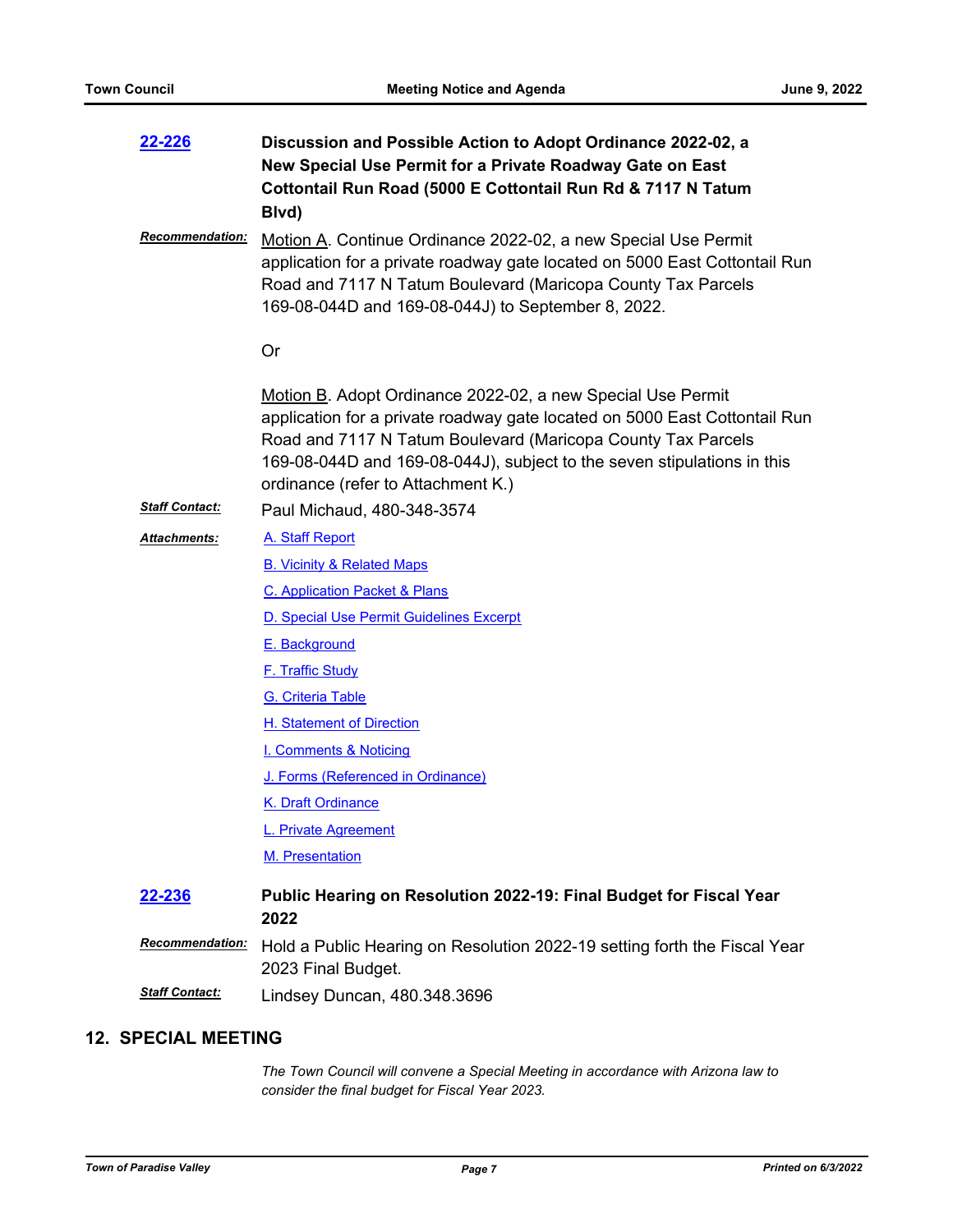| 22-229                 | Discussion and Possible Action to Adopt Resolution 2022-19<br>Approving the Final Budget for Fiscal Year 2022                          |
|------------------------|----------------------------------------------------------------------------------------------------------------------------------------|
| <b>Recommendation:</b> | Adopt Resolution 2022-19 setting forth the Fiscal Year 2023 Final Budget<br>and authorize staff to proceed with the required postings. |
| <b>Staff Contact:</b>  | Lindsey Duncan, 480.348.3696                                                                                                           |
| <b>Attachments:</b>    | A. Staff Report Final Budget                                                                                                           |
|                        | <b>B.</b> Presentation                                                                                                                 |
|                        | C. Resolution 2022-19 - Final Budget FY 2023                                                                                           |

## **RECONVENE REGULAR MEETING**

## **13. ACTION ITEMS**

*The Town Council May Take Action on This Item. Citizens may address the Council regarding any or all of these items. Those making comments are limited to three (3) minutes. Speakers may not yield their time to others. Please fill out a Speaker Request form prior to the start of the meeting and indicate which item you would like to address.*

| 22-201                 | Approval of Contract with E1 Audiovisual Technologies for the<br><b>Council Chambers AV Technology Upgrade.</b>                                                                                                   |
|------------------------|-------------------------------------------------------------------------------------------------------------------------------------------------------------------------------------------------------------------|
| <b>Recommendation:</b> | Staff recommends Town Council approval of CON-22-210-IT and<br>to authorize the Town Manager to execute in the amount not to<br>exceed \$370,000.00 and to waive the 14-day wait period to sign<br>the agreement. |
| <b>Staff Contact:</b>  | Duncan Miller, 480.348.3610, Kathy Fernandez, 480.348.3672                                                                                                                                                        |
| <b>Attachments:</b>    | A. Staff Report                                                                                                                                                                                                   |
|                        | <b>B.</b> Presentation                                                                                                                                                                                            |

[C. Proposal](http://paradisevalleyaz.legistar.com/gateway.aspx?M=F&ID=7438b5b3-326e-4998-9e07-d8716cf39b43.pdf)

[D. Contract 22 210 22 IT](http://paradisevalleyaz.legistar.com/gateway.aspx?M=F&ID=c390b3e8-50d6-4887-9f02-289964b3fc77.pdf)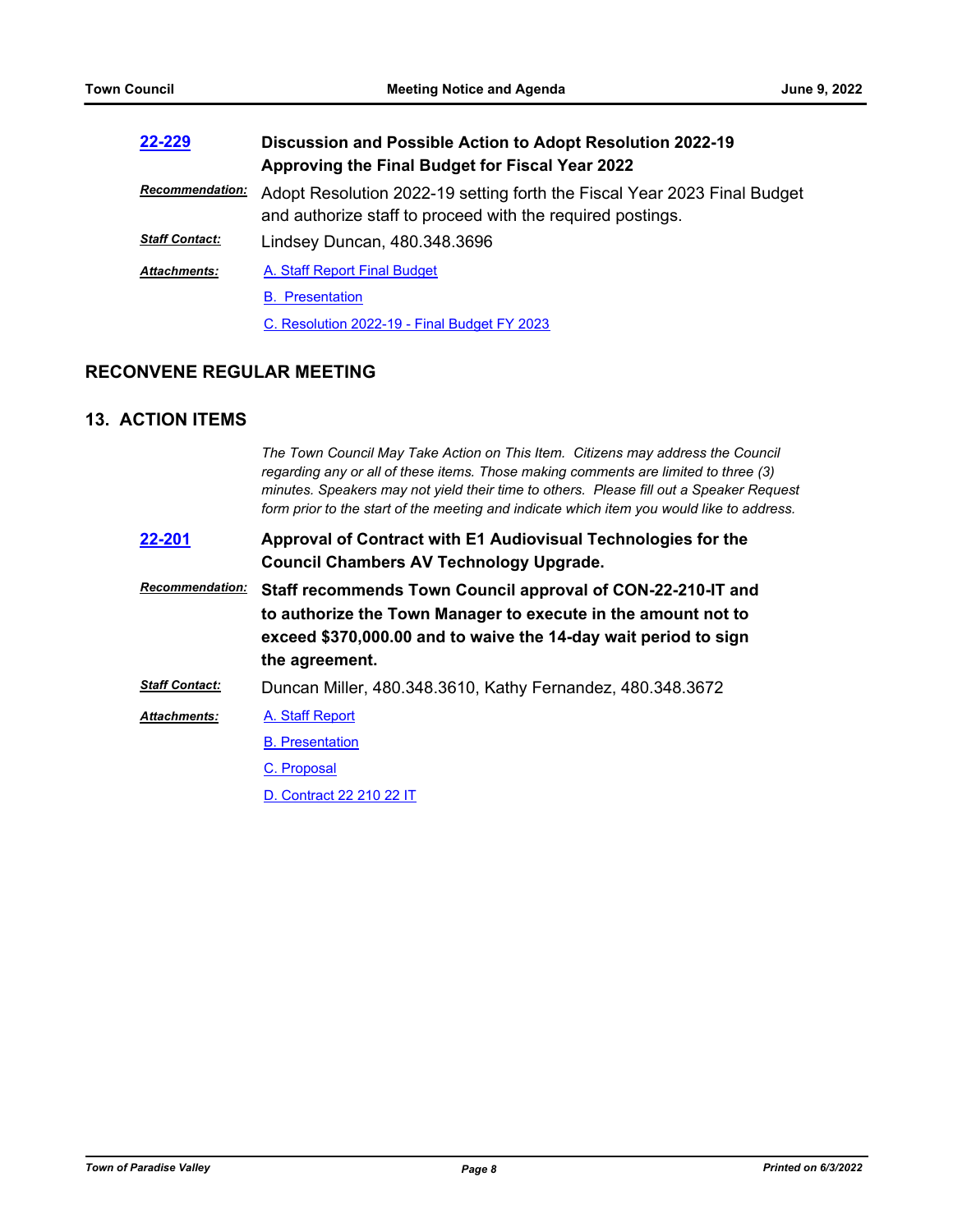| 22-242                 | Discussion and Possible Action to Adopt Ordinance 2022-05,<br>Adopting the June 2022 Town Code Amendments Related to the<br>Board of Adjustment, and Resolution 2022-12, Adopting Amended<br><b>Rules of Procedure for the Board of Adjustment.</b> |
|------------------------|-----------------------------------------------------------------------------------------------------------------------------------------------------------------------------------------------------------------------------------------------------|
| <b>Recommendation:</b> | Adopt Ordinance 2022-05 and Resolution 2022-12 and waive the Council<br>Rules of Procedure requiring a study session at least one meeting in<br>advance of adoption.                                                                                |
| <b>Staff Contact:</b>  | Andrew McGuire, 602.257.7664                                                                                                                                                                                                                        |
| <b>Attachments:</b>    | A. Staff Report                                                                                                                                                                                                                                     |
|                        | <b>B. PowerPoint Presentation</b>                                                                                                                                                                                                                   |
|                        | C. Ordinance No. 2022-05 (003)                                                                                                                                                                                                                      |
|                        | D. June 2022 Town Code Amendments Related to the Board of Adjustment                                                                                                                                                                                |
|                        | <u>E. Resolution 2022-12</u>                                                                                                                                                                                                                        |
|                        | F. Redline of Changes to Section 2-5-3                                                                                                                                                                                                              |
|                        | G. 1- Board of Adjustment Rules of Procedure                                                                                                                                                                                                        |
|                        | <u>G. 2 - B of A Code of Conduct 5272022 (004)</u>                                                                                                                                                                                                  |
|                        | G. 3 - Board of Adjustment Script 5272022                                                                                                                                                                                                           |

## **14. FUTURE AGENDA ITEMS**

*The Town Council May Take Action on This Item. The Mayor or Town Manager will present the long range meeting agenda schedule and announce major topics for the following meeting. Any member of the Council may move to have the Town Manager add a new agenda item to a future agenda. Upon concurrence of three more Members, which may include the Mayor, the item shall be added to the list of future agenda items and scheduled by the Town Manager as a future agenda item within 60 days.*

**[22-222](http://paradisevalleyaz.legistar.com/gateway.aspx?m=l&id=/matter.aspx?key=4320) Consideration of Requests for Future Agenda Items**

Recommendation: Review the current list of pending agenda topics.

*Staff Contact:* Jill B. Keimach, Town Manager, 480-348-3690

*Attachments:* [AGENDA TOPICS 06 03 22](http://paradisevalleyaz.legistar.com/gateway.aspx?M=F&ID=9aa55c40-0deb-4a08-a6c6-934c14d1655c.pdf)

## **15. MAYOR / COUNCIL / MANAGER COMMENTS**

*The Mayor, Council or Town Manager may provide a summary of current events. In conformance with Open Meeting Laws, Council may not have discussion or take action at this Council meeting on any matter discussed during the summary.*